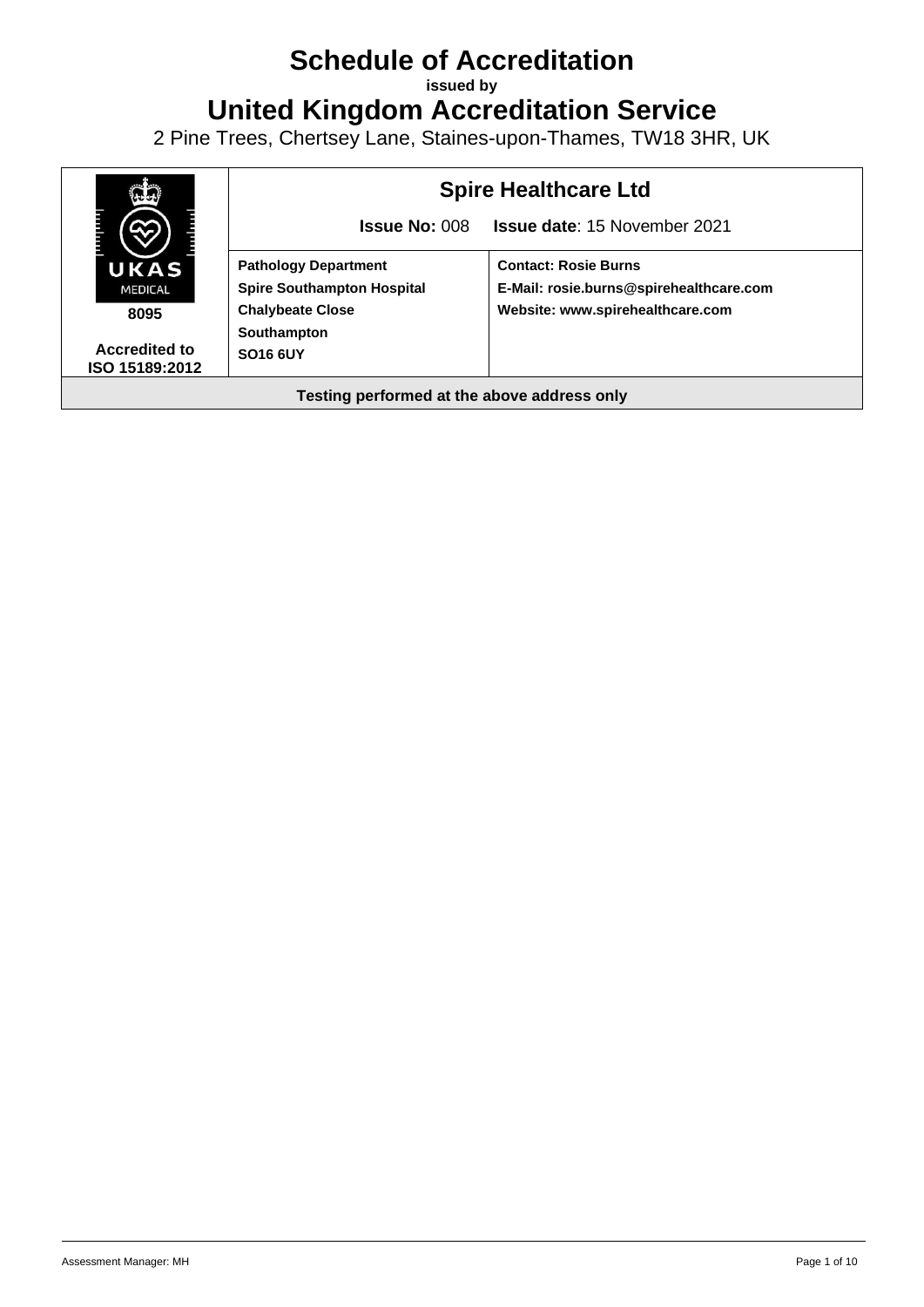

## DETAIL OF ACCREDITATION

| Materials/Products tested   | Type of test/Properties<br>measured/Range of measurement                                                                                                                                                                                                                                                                                                                                                                                                                                                                                                                  | Standard specifications/<br>Equipment/Techniques used                                                                                                                                                                                                                                                                |
|-----------------------------|---------------------------------------------------------------------------------------------------------------------------------------------------------------------------------------------------------------------------------------------------------------------------------------------------------------------------------------------------------------------------------------------------------------------------------------------------------------------------------------------------------------------------------------------------------------------------|----------------------------------------------------------------------------------------------------------------------------------------------------------------------------------------------------------------------------------------------------------------------------------------------------------------------|
| <b>HUMAN BODY FLUIDS</b>    | Biochemistry examination activities for<br>the purposes of clinical diagnosis:                                                                                                                                                                                                                                                                                                                                                                                                                                                                                            | Documented in-house procedure SPS BC<br>SOP0100 in conjunction with<br>manufacturer's instructions for analysis<br>using Roche Cobas 311 with specific<br>reference to: Documented in-house<br>Methods and Manufacturer's instructions<br>for Roche cobas c311 Analyser with<br>specific reference to SPS BC SOP0100 |
|                             | <b>General Biochemistry Quantification</b><br>of:                                                                                                                                                                                                                                                                                                                                                                                                                                                                                                                         |                                                                                                                                                                                                                                                                                                                      |
| Serum/Heparinised<br>Plasma | Alanine Transaminase (ALT)<br>Albumin<br>Albumin<br>Alkaline Phosphatase (ALP)<br>Alkaline Phosphatase (ALP)<br>Amylase<br>Aspartate Transaminase (AST)<br><b>Bilirubin</b><br>Calcium<br>Cholesterol<br>Creatinine<br><b>Creatinine Kinase</b><br><b>CRP</b><br>Gamma-Glutamyl Transpeptidase<br>(GGT)<br>Glucose<br><b>HDL Cholesterol</b><br>Magnesium<br>Phosphate<br>Potassium<br>Sodium<br>Total Protein(TP)<br>Total Protein(TP)<br>Triglycerides<br>Urea<br>Uric acid<br>Calculated parameters<br>Adjusted calcium<br>Low density lipoprotein<br>Globulin<br>eGFR |                                                                                                                                                                                                                                                                                                                      |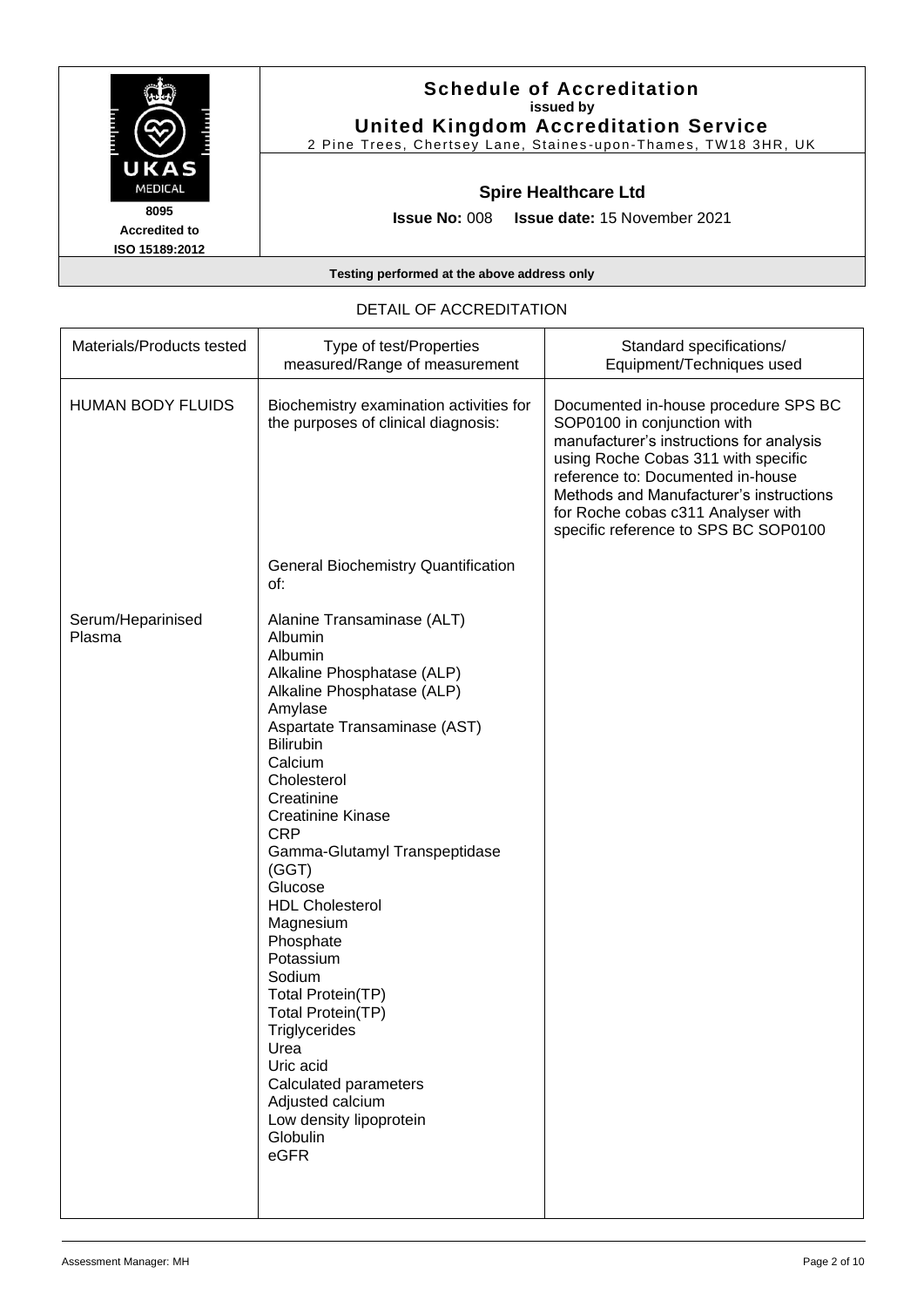

**Accredited to ISO 15189:2012**

## **Schedule of Accreditation issued by United Kingdom Accreditation Service**

2 Pine Trees, Chertsey Lane, Staines -upon -Thames, TW18 3HR, UK

## **Spire Healthcare Ltd**

**Issue No:** 008 **Issue date:** 15 November 2021

| Materials/Products tested                             | Type of test/Properties<br>measured/Range of measurement                                                                                                                                                                                                                                                                                                                                   | Standard specifications/<br>Equipment/Techniques used                                                                                                                                             |
|-------------------------------------------------------|--------------------------------------------------------------------------------------------------------------------------------------------------------------------------------------------------------------------------------------------------------------------------------------------------------------------------------------------------------------------------------------------|---------------------------------------------------------------------------------------------------------------------------------------------------------------------------------------------------|
| <b>HUMAN BODY FLUIDS</b><br>(cont'd)                  | Haematology examination activities for<br>the purposes of clinical diagnosis:                                                                                                                                                                                                                                                                                                              | Documented in-house Methods and<br>Manufacturer's instructions                                                                                                                                    |
| <b>Citrated Plasma</b><br>Serum/Heparinised<br>plasma |                                                                                                                                                                                                                                                                                                                                                                                            | Stago STA Compact Max with specific<br>reference to SOP SPS-HM-SOP1200                                                                                                                            |
|                                                       | <b>Prothrombin Time</b><br>International Normalised Ratin (INR)<br>Activated Partial Thromboplastin Time<br>(APTT)<br>Activated Partial Thrmboplastin Ratio<br>(APTR)<br>Fibrinogen<br>Antithrombin III<br>Protein C<br><b>Protein S</b><br><b>Activated Protein C Resistance</b><br>Dilute Russels' Viper Venom Time<br>Confrmation<br>Partial Thromboplastin Time-Lupus<br>Anticoagulant | Clot detection<br>Clot detection<br>Clot detection<br>Clot detection<br>Clot detection<br>Chromogenic<br>Chromogenic<br>Immuno-turbidometry<br>Clot detection<br>Clot detection<br>Clot detection |
| Whole blood EDTA                                      | Full Blood Count Analysis:                                                                                                                                                                                                                                                                                                                                                                 | Documented in-house Methods and<br>Manufacturer's instructions for Horiba<br>Yumizen 1500 Analyser with specific<br>reference to SPS HM SOP1500                                                   |
|                                                       | Red Blood Cells (RCC)                                                                                                                                                                                                                                                                                                                                                                      | Electronic impedance variation principle                                                                                                                                                          |
|                                                       | Mean Cell Volume (MCV)                                                                                                                                                                                                                                                                                                                                                                     | RBC histogram Calculation                                                                                                                                                                         |
|                                                       | Mean Cell Haemoglobin (MCH)                                                                                                                                                                                                                                                                                                                                                                | Haemoglobin value and RBC count<br>calculation                                                                                                                                                    |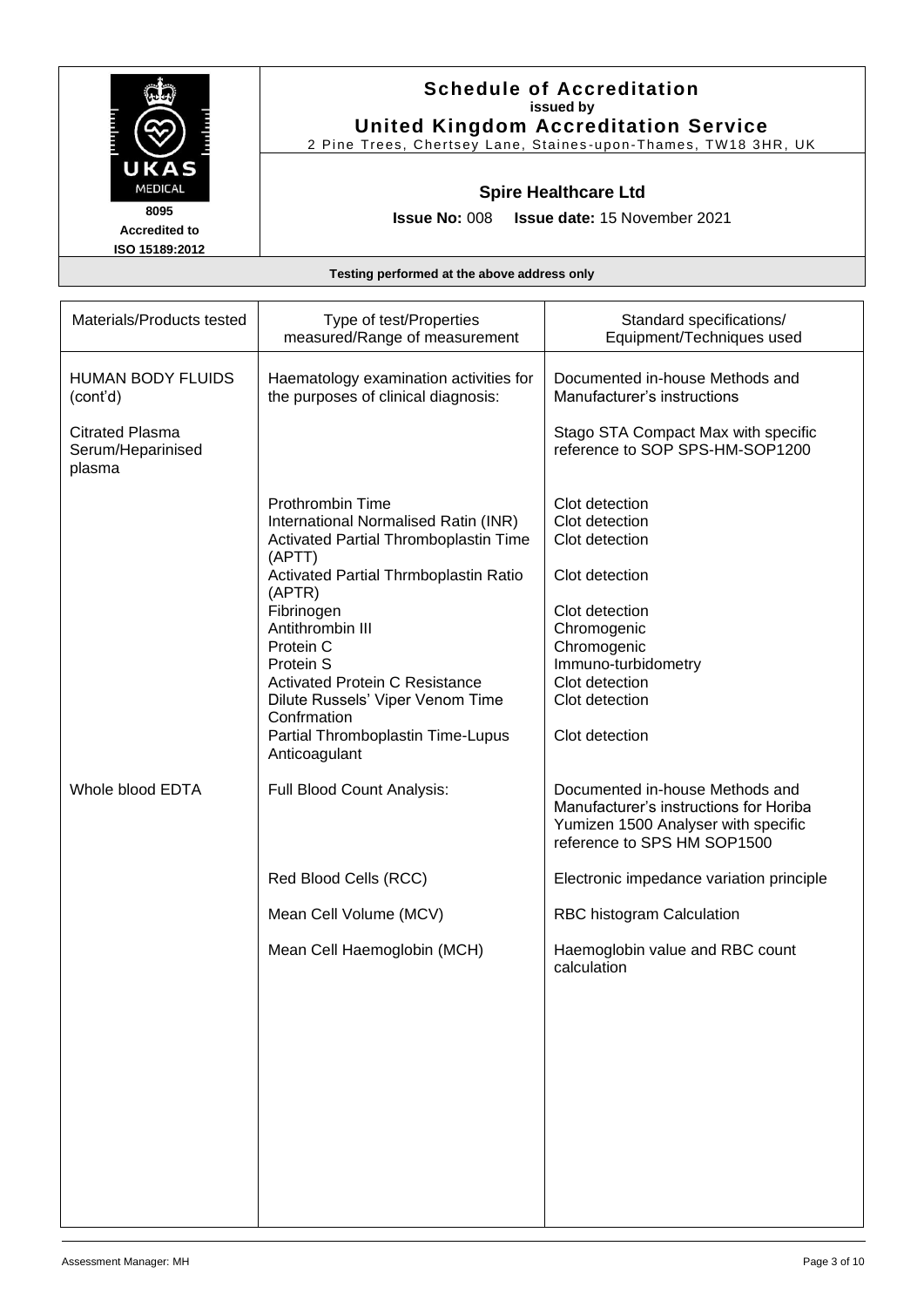| التنت لتنت<br>K7<br>MEDICAL | E |
|-----------------------------|---|
| 8095                        |   |

2 Pine Trees, Chertsey Lane, Staines -upon -Thames, TW18 3HR, UK

## **Spire Healthcare Ltd**

**Issue No:** 008 **Issue date:** 15 November 2021

**Accredited to ISO 15189:2012**

| Materials/Products tested            | Type of test/Properties<br>measured/Range of measurement                                  | Standard specifications/<br>Equipment/Techniques used                                                                                                  |
|--------------------------------------|-------------------------------------------------------------------------------------------|--------------------------------------------------------------------------------------------------------------------------------------------------------|
| <b>HUMAN BODY FLUIDS</b><br>(cont'd) | Haematology examination activities for<br>the purposes of clinical diagnosis<br>(cont'd): | Documented in-house Methods and<br>Manufacturer's instructions                                                                                         |
| Whole blood EDTA<br>(cont'd)         | Full Blood Count Analysis (cont'd):                                                       | Documented in-house Methods and<br>Manufacturer's instructions for Horiba<br>Yumizen 1500 Analyser with specific<br>reference to SOP H6 SPS HM SOP1500 |
|                                      | Mean Cell Haemoglobin Concentration<br>(MCHC)                                             | Haemoglobin and haematocrit value<br>calculation                                                                                                       |
|                                      | Haematocrit                                                                               | Pulse height                                                                                                                                           |
|                                      | Haemoglobin                                                                               | Spectrophotometry (cyanmethaemoglobin)                                                                                                                 |
|                                      | <b>Platelets</b>                                                                          | Electronic impedance variation principle                                                                                                               |
|                                      | <b>White Blood Cells</b>                                                                  | Electronic impedance variation principle                                                                                                               |
|                                      | Neutrophils                                                                               | Absorbance (cytochemistry) and<br>impedance change.                                                                                                    |
|                                      | Lymphocytes                                                                               | Absorbance (cytochemistry) and<br>impedance change                                                                                                     |
|                                      | Eosinophils                                                                               | Absorbance (cytochemistry) and<br>impedance change                                                                                                     |
|                                      | Monocytes                                                                                 | Absorbance (cytochemistry) and<br>impedance change                                                                                                     |
|                                      | <b>Basophils</b>                                                                          | Electronic impedance variation principle                                                                                                               |
|                                      | Large Immature cells                                                                      | Impedence variation measure and<br>absorbance                                                                                                          |
|                                      |                                                                                           |                                                                                                                                                        |
|                                      |                                                                                           |                                                                                                                                                        |
|                                      |                                                                                           |                                                                                                                                                        |
|                                      |                                                                                           |                                                                                                                                                        |
|                                      |                                                                                           |                                                                                                                                                        |
|                                      |                                                                                           |                                                                                                                                                        |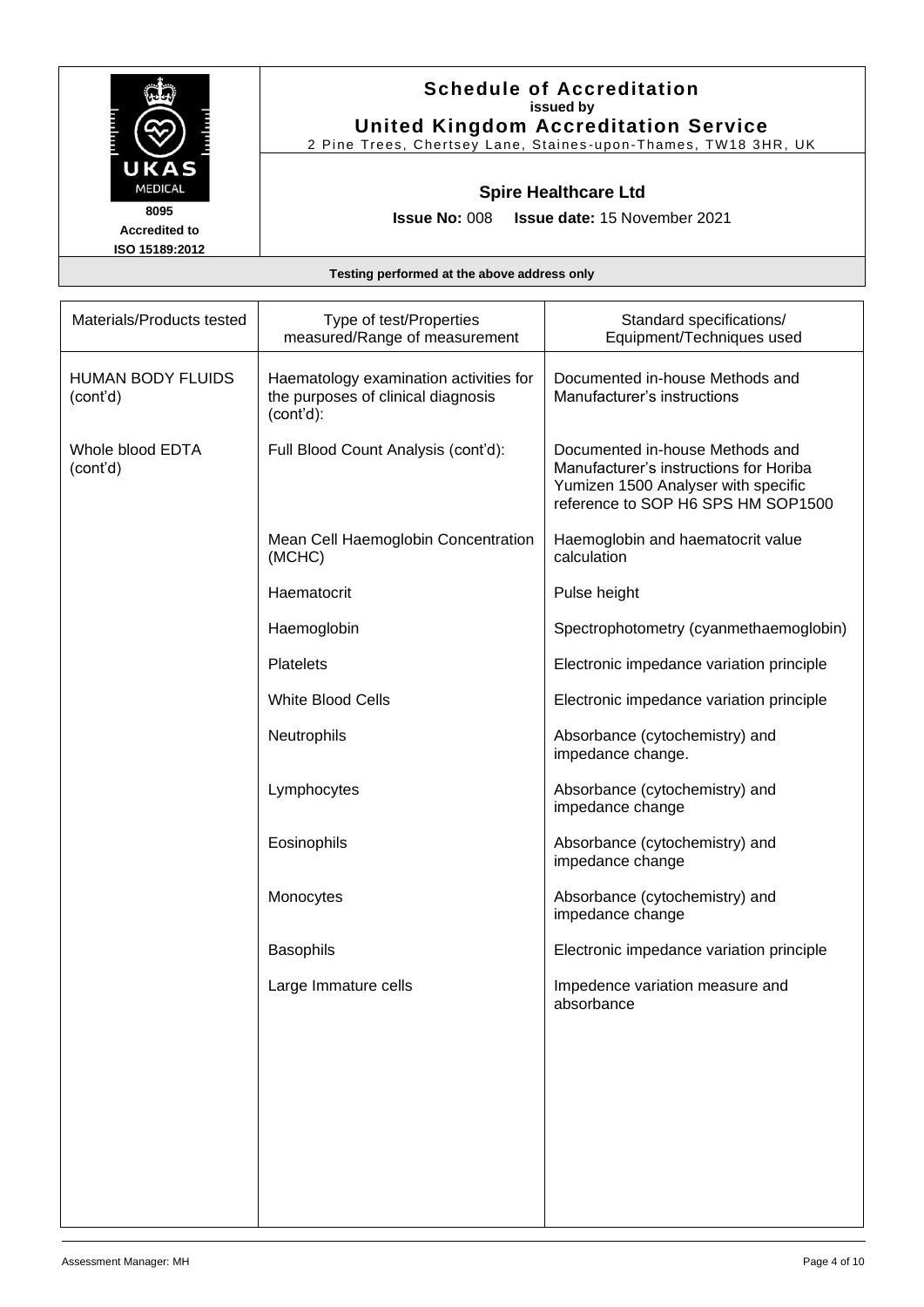| التلاليا لتنتب<br>È<br>К<br>MEDICAL |
|-------------------------------------|
| 8095                                |

**Accredited to ISO 15189:2012**

## **Schedule of Accreditation issued by United Kingdom Accreditation Service**

2 Pine Trees, Chertsey Lane, Staines -upon -Thames, TW18 3HR, UK

## **Spire Healthcare Ltd**

**Issue No:** 008 **Issue date:** 15 November 2021

| Materials/Products tested | Type of test/Properties<br>measured/Range of measurement                | Standard specifications/<br>Equipment/Techniques used                                                                                      |
|---------------------------|-------------------------------------------------------------------------|--------------------------------------------------------------------------------------------------------------------------------------------|
|                           | Atypical lymphocytes                                                    | Impedence variation measure and<br>absorbance                                                                                              |
|                           | Immature lymphocytes                                                    | Impedence variation measure and<br>absorbance                                                                                              |
|                           | Immature monocytes                                                      | Impedence variation measure and<br>absorbance                                                                                              |
|                           | Immature granulocytes                                                   | Impedence variation measure and<br>absorbance                                                                                              |
|                           | Nucleated red blood cells                                               | Impedence variation measure and<br>absorbance                                                                                              |
|                           | Blood Films - morphology of the red<br>cells, platelets and white cells | Documented in-house Methods and<br>Manufacturer's instructions for Haematec<br>Staining Machine with specific reference to<br>SPSHMSOP0500 |
|                           |                                                                         |                                                                                                                                            |
|                           |                                                                         |                                                                                                                                            |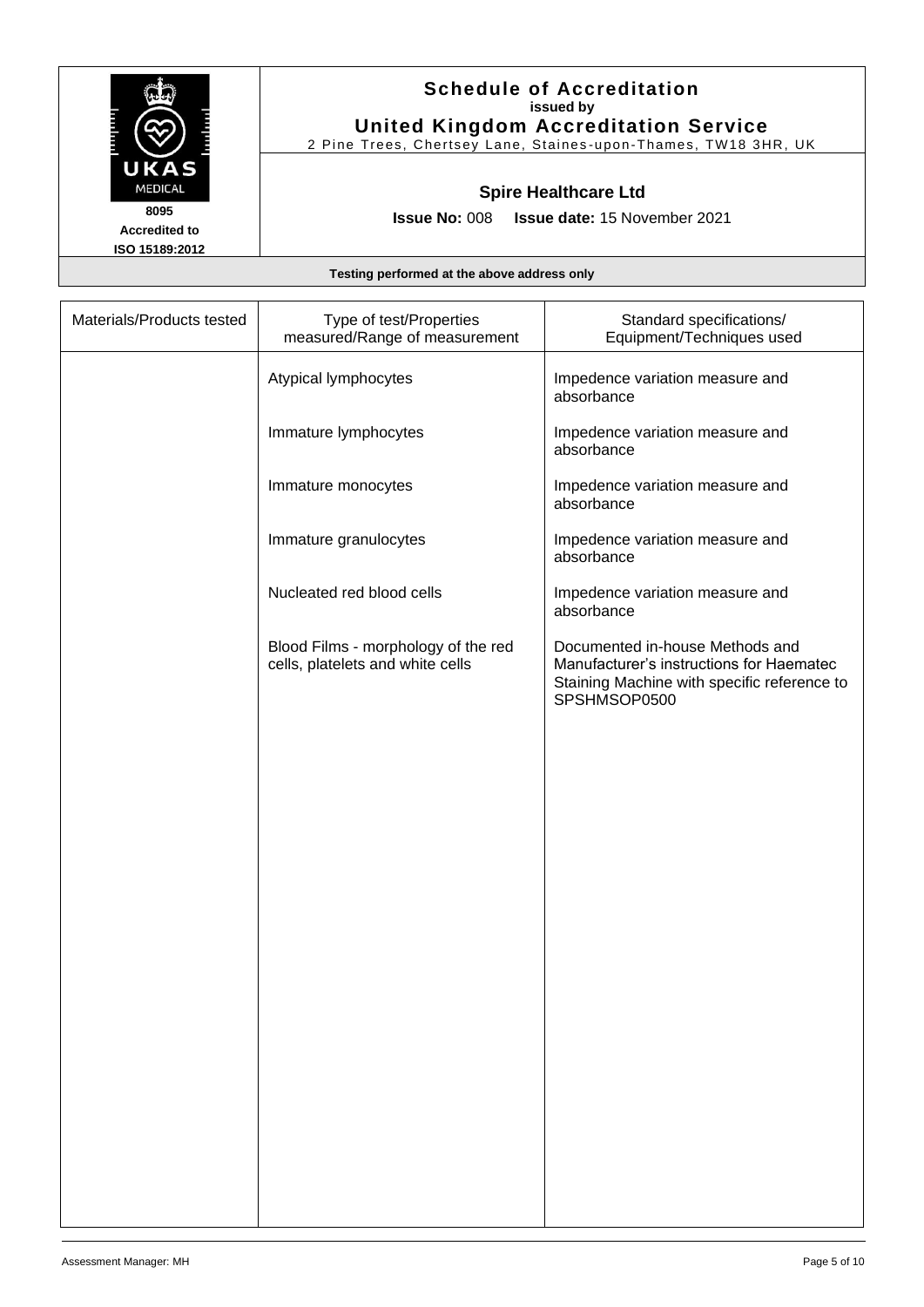

2 Pine Trees, Chertsey Lane, Staines -upon -Thames, TW18 3HR, UK

## **Spire Healthcare Ltd**

**Issue No:** 008 **Issue date:** 15 November 2021

**Accredited to ISO 15189:2012**

| Materials/Products tested                                                                               | Type of test/Properties<br>measured/Range of measurement                                        | Standard specifications/<br>Equipment/Techniques used                                                                         |
|---------------------------------------------------------------------------------------------------------|-------------------------------------------------------------------------------------------------|-------------------------------------------------------------------------------------------------------------------------------|
| <b>HUMAN BODY FLUIDS</b><br>(cont'd)                                                                    | Haematology examination activities for<br>the purposes of clinical diagnosis<br>$(cont'd)$ :    | Documented in-house Methods and<br>Manufacturer's instructions                                                                |
| Whole blood<br>BD Seditainer <sup>™</sup> tube<br>containing 1.25ml of<br>buffered 0.129M Na<br>Citrate | Erythrocyte sedimentation rate (ESR).                                                           | Documented in SPS HM SOP0600.<br>BD Seditainer <sup>™</sup> modified Westergren<br>method.                                    |
|                                                                                                         | <b>Blood Transfusion examination</b><br>activities for the purposes of clinical<br>diagnosis:   |                                                                                                                               |
| Whole blood EDTA &                                                                                      | Antibody screen                                                                                 | Documented in-house Methods and                                                                                               |
| plasma                                                                                                  | Rhesus blood group antibodies: anti-<br>C <sub>w</sub> , anti-C, anti-c, anti-D, anti-E, anti-e | Manufacturer's instructions for Grifols<br>WADIANA analyser SPS BT SOP0200<br>Or using manual Grifols cards SPS BT<br>SOP0200 |
|                                                                                                         | Kell system blood group antibodies:<br>anti-K, anti-k, anti-Kpa                                 |                                                                                                                               |
|                                                                                                         | Kidd blood group antibodies: anti-Jka,<br>anti-Jkb,                                             |                                                                                                                               |
|                                                                                                         | Duffy blood group antibodies: anti-Fya,<br>anti-Fy <sub>b</sub> ,                               |                                                                                                                               |
|                                                                                                         | Lutheran blood group antibodies: anti-<br>Lua,                                                  |                                                                                                                               |
|                                                                                                         | MNS blood group antibodies: anti-M,<br>anti-N, anti-S, anti-s,                                  |                                                                                                                               |
|                                                                                                         | Lewis blood group antibodies: anti-Lea,<br>anti-Le <sub>b</sub> ,                               |                                                                                                                               |
|                                                                                                         | P blood group antibodies: anti-P1                                                               |                                                                                                                               |
| Whole blood EDTA &<br>plasma                                                                            | <b>Blood Group full</b><br>ABO groups<br>Rhesus D Group<br>Kell Blood Group                     | Grifols WADIANA analyser SPS BT<br>SOP0200<br>Or using manual Grifols cards SPS BT<br>SOP0200                                 |
|                                                                                                         |                                                                                                 |                                                                                                                               |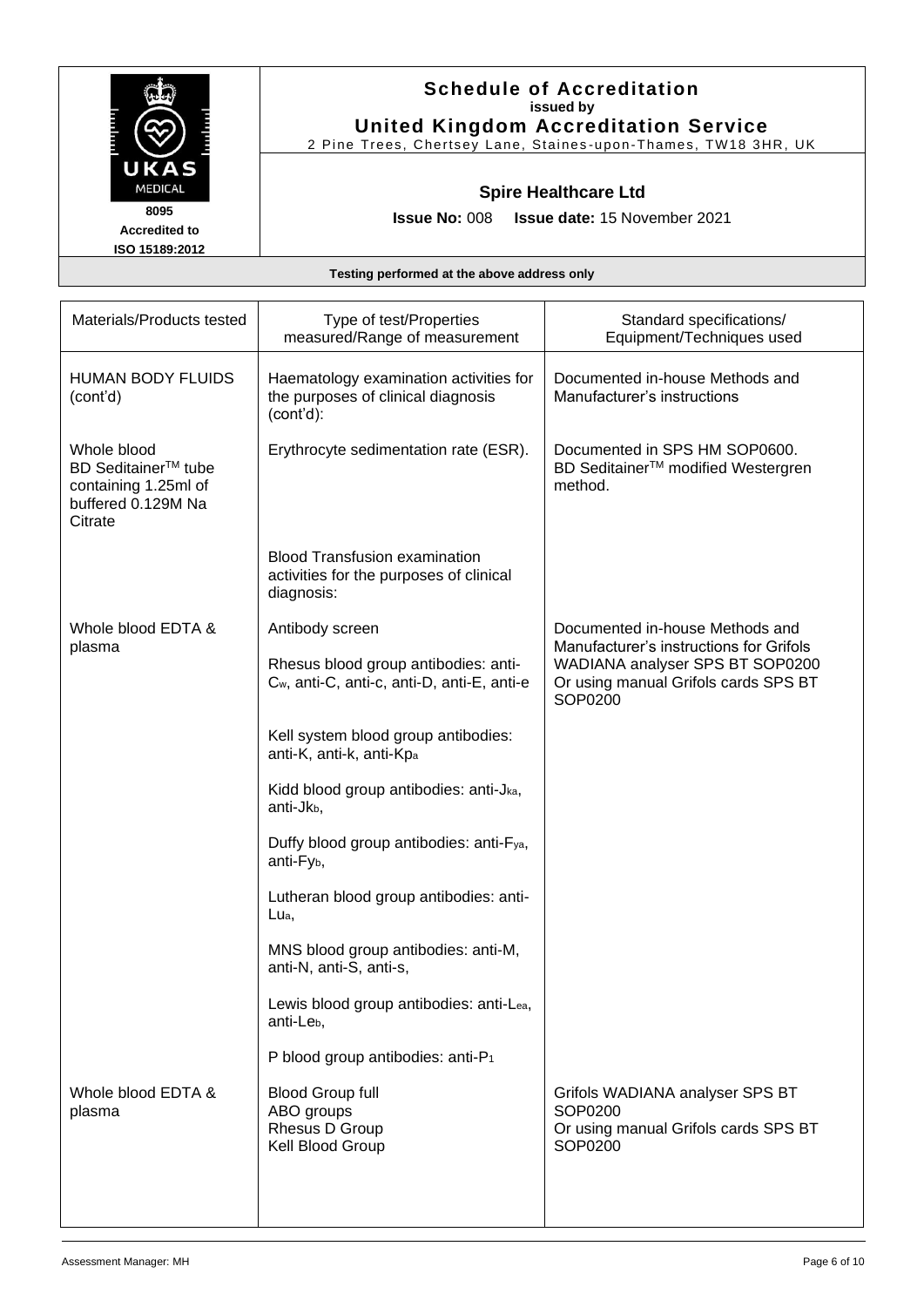| <b>The Second Second Second</b><br>К.<br>MEDICAL | FE E |
|--------------------------------------------------|------|
| 8095                                             |      |

2 Pine Trees, Chertsey Lane, Staines -upon -Thames, TW18 3HR, UK

## **Spire Healthcare Ltd**

**Issue No:** 008 **Issue date:** 15 November 2021

**Accredited to ISO 15189:2012**

| Materials/Products tested            | Type of test/Properties<br>measured/Range of measurement                                                                                                                                                                                                                                                                       | Standard specifications/<br>Equipment/Techniques used                                                                                                                      |
|--------------------------------------|--------------------------------------------------------------------------------------------------------------------------------------------------------------------------------------------------------------------------------------------------------------------------------------------------------------------------------|----------------------------------------------------------------------------------------------------------------------------------------------------------------------------|
| <b>HUMAN BODY FLUIDS</b><br>(cont'd) | <b>Blood Transfusion examination</b><br>activities for the purposes of clinical<br>diagnosis (cont'd):                                                                                                                                                                                                                         | Documented in-house Methods and<br>Manufacturer's instructions                                                                                                             |
| Whole blood EDTA &<br>plasma         | <b>Blood Group Confirmed</b><br>AB group<br>Rhesus D group                                                                                                                                                                                                                                                                     | Documented in-house Methods and<br>Manufacturer's instructions for Grifols<br>WADIANA analyser SPS BT SOP0200<br>Or using manual Grifols cards SOP BT 27<br>SPS BT SOP0200 |
|                                      | Blood groups ManualFull blood group<br>ABO group<br>Rhesus D group                                                                                                                                                                                                                                                             | Using tube technique SPS BT SOP0200                                                                                                                                        |
|                                      | Serological cross matching                                                                                                                                                                                                                                                                                                     | SOP BT20 using Grifols manual card<br>technique<br>SPS BT SOP0200                                                                                                          |
|                                      | Antibody Panels to detect the following<br>antibodies:<br>D, C, E, c, e C <sup>w</sup> , K, k, Kp <sup>a</sup> , Js <sup>a</sup> , Fy <sup>a</sup> ,<br>$Fy^{b}$ , Jk <sup>a</sup> , Jk <sup>b</sup> , Le <sup>a</sup> , Le <sup>b</sup> , P <sub>1</sub> , M, N, S, s,<br>Lu <sup>a</sup> , Co <sup>b</sup> , Xg <sup>a</sup> | SOP BT01 using Grifols manual card<br>technique SPS BT SOP0200                                                                                                             |
| <b>HUMAN BODY TISSUES</b>            | Histopathology examination of tissues<br>in order to identify or exclude<br>morphological and cytological<br>abnormalities for the purpose of<br>diagnosis                                                                                                                                                                     | Documented in-house Methods and<br>Manufacturer's instructions                                                                                                             |
| Pre-prepared FNA slides<br>Fluids    | Non-gynae cytology examination of<br>tissues in order to identify or exclude<br>morphological and cytological<br>abnormalities for the purpose of<br>diagnosis                                                                                                                                                                 | Documented in SOP NF01, NF02, NF03 &<br>NF04 using manual staining methods for<br>Papanicolaou and May Grunwald Giemsa<br>(manual).                                        |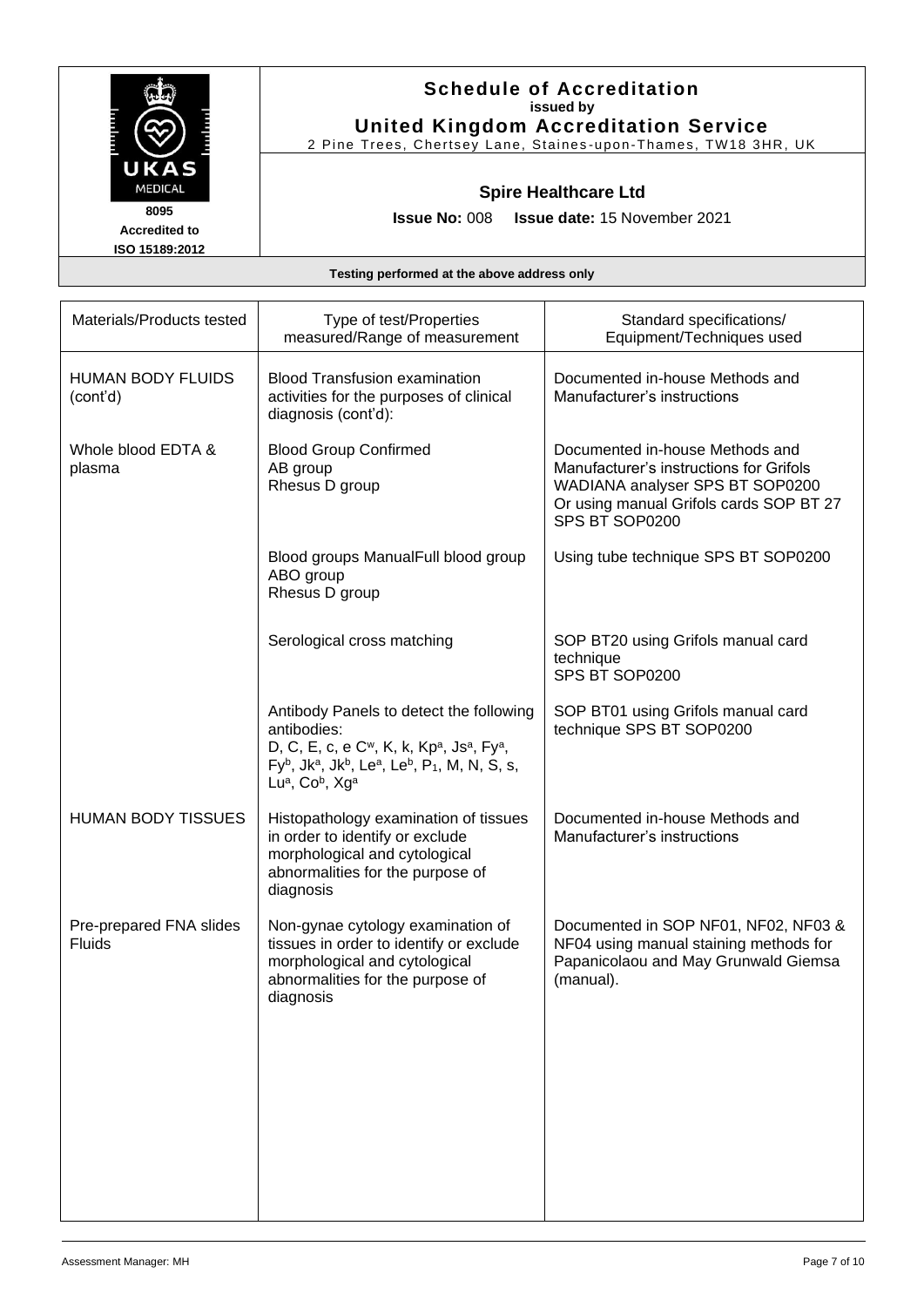|                                                                          | <b>Schedule of Accreditation</b><br>issued by<br><b>United Kingdom Accreditation Service</b><br>2 Pine Trees, Chertsey Lane, Staines-upon-Thames, TW18 3HR, UK |                                                       |
|--------------------------------------------------------------------------|----------------------------------------------------------------------------------------------------------------------------------------------------------------|-------------------------------------------------------|
| UKAS<br><b>MEDICAL</b><br>8095<br><b>Accredited to</b><br>ISO 15189:2012 | <b>Spire Healthcare Ltd</b><br><b>Issue No: 008 Issue date: 15 November 2021</b>                                                                               |                                                       |
| Testing performed at the above address only                              |                                                                                                                                                                |                                                       |
|                                                                          |                                                                                                                                                                |                                                       |
| Materials/Products tested                                                | Type of test/Properties<br>measured/Range of measurement                                                                                                       | Standard specifications/<br>Equipment/Techniques used |
| LII IMANI DODV TICCI IEC                                                 | Historiathology examination of tionups                                                                                                                         | Documented in house Methods and                       |

|                                       | mododica/rtange or mododicmont                                                                                                                                                                                                          | Lydiphiche rechniques ascu                                                                                                                                                                                                                                                                                                                                                                                                                                                                                                          |
|---------------------------------------|-----------------------------------------------------------------------------------------------------------------------------------------------------------------------------------------------------------------------------------------|-------------------------------------------------------------------------------------------------------------------------------------------------------------------------------------------------------------------------------------------------------------------------------------------------------------------------------------------------------------------------------------------------------------------------------------------------------------------------------------------------------------------------------------|
| <b>HUMAN BODY TISSUES</b><br>(cont'd) | Histopathology examination of tissues<br>in order to identify or exclude<br>morphological and cytological<br>abnormalities for the purpose of<br>diagnosis (cont'd)                                                                     | Documented in-house Methods and<br>Manufacturer's instructions                                                                                                                                                                                                                                                                                                                                                                                                                                                                      |
| Wax embedded Tissue                   |                                                                                                                                                                                                                                         | Specimen dissection, decalcification &<br>tissue processing:<br>Documented in SOPs SPS HT SOP 0200<br>& SPS HT SOP0300 in conjunction with<br>Manufactures instructions for Leica ASP<br>300S SPS-HT-SOP0300 processor<br>Tissue embedding:<br>Documented in SOPSPS HT SOP0400 in<br>conjunction with manufacturer's<br>instructions for Thermo embedding centre<br>Tissue microtomy:<br>Documented in SOPSPS HT SOP0500in<br>conjunction with manufactures instructions<br>for Shandon Fines Microtome and Leica<br>CM1100Cryostat |
| Wax embedded tissue                   | Rouitne staining:<br>Basophilic and eosinophilic tissue<br>structures                                                                                                                                                                   | Automated H&E staining using Leica XL<br>Autostainer, SPS-HT_SOP0600 following<br>manufacturer's instructions and SOPSPS<br>HT SOP0600                                                                                                                                                                                                                                                                                                                                                                                              |
| Fresh frozen tissue                   |                                                                                                                                                                                                                                         | Automated H&E staining using Leica XL<br>Autostainer, SPS-HT_SOP0600 following<br>manufacturer's instructions and SOPSPS<br>HT SOP0600 and SOP SPS HT SOP0500<br>Leica CM1100 Cryostat                                                                                                                                                                                                                                                                                                                                              |
| Wax embedded tissue                   | <b>Special Stains:</b>                                                                                                                                                                                                                  |                                                                                                                                                                                                                                                                                                                                                                                                                                                                                                                                     |
|                                       | Identification of mucins and<br>glycosaminoglycans                                                                                                                                                                                      | Alcian Blue: Performed by Manual staining<br>methods following SPS HT SOP0600                                                                                                                                                                                                                                                                                                                                                                                                                                                       |
|                                       | Identification of mucins and<br>glycosaminoglycans, and staining<br>structures containing a high proportion<br>of carbohydrate macromolecules<br>(glycogen and glycoprotein),<br>basement membranes, collagen and<br>primary cell types | Alcian Blue PAS combined: Performed by<br>Manual staining methods following SOP<br>SPS HT SOP0600                                                                                                                                                                                                                                                                                                                                                                                                                                   |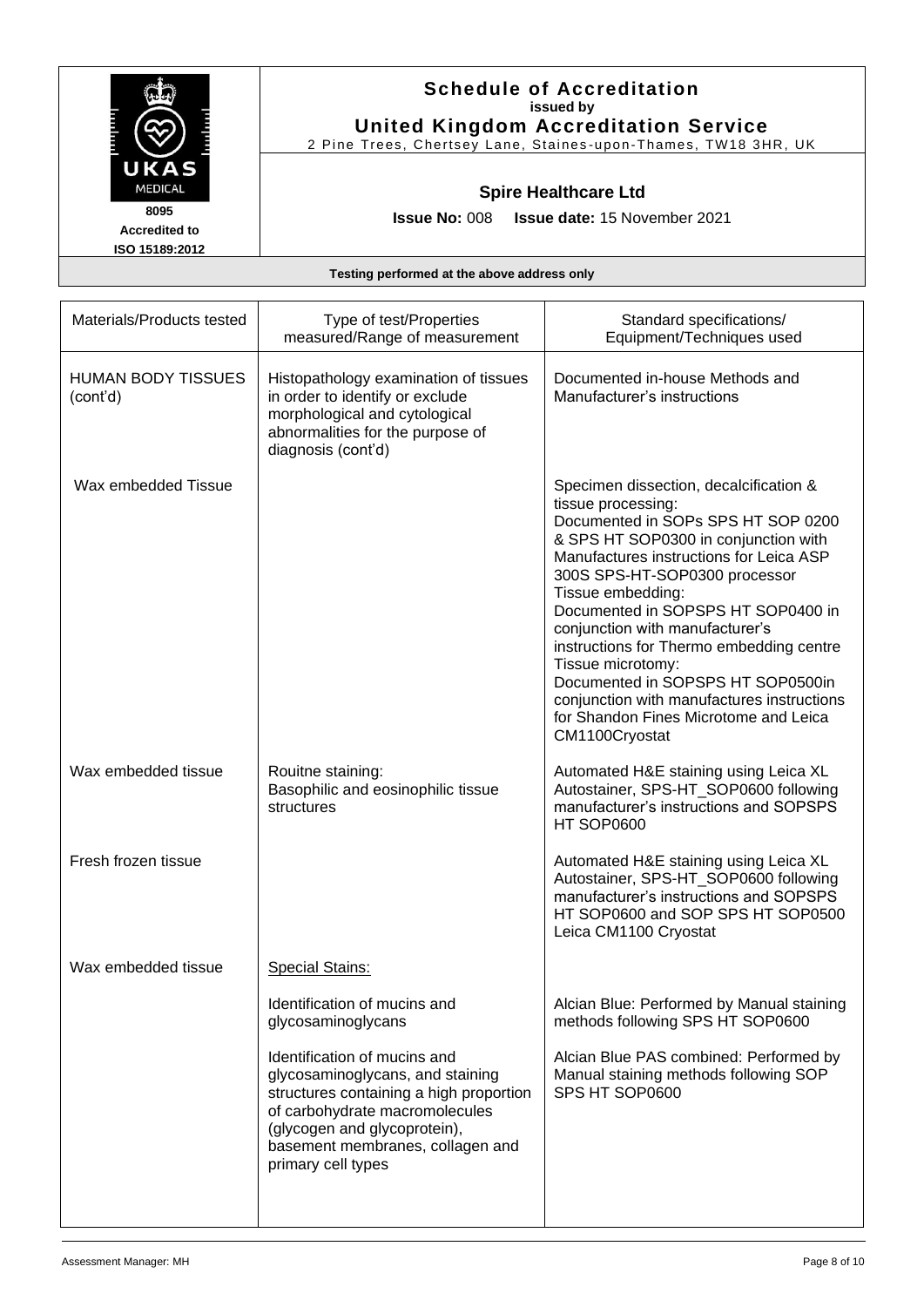|                                                                          | <b>Schedule of Accreditation</b><br>issued by<br><b>United Kingdom Accreditation Service</b><br>2 Pine Trees, Chertsey Lane, Staines-upon-Thames, TW18 3HR, UK |
|--------------------------------------------------------------------------|----------------------------------------------------------------------------------------------------------------------------------------------------------------|
| UKAS<br><b>MEDICAL</b><br>8095<br><b>Accredited to</b><br>ISO 15189:2012 | <b>Spire Healthcare Ltd</b><br><b>Issue date: 15 November 2021</b><br><b>Issue No: <math>008</math></b>                                                        |

| Materials/Products tested             | Type of test/Properties<br>measured/Range of measurement                                                                                                            | Standard specifications/<br>Equipment/Techniques used                                                         |
|---------------------------------------|---------------------------------------------------------------------------------------------------------------------------------------------------------------------|---------------------------------------------------------------------------------------------------------------|
| <b>HUMAN BODY TISSUES</b><br>(cont'd) | Histopathology examination of tissues<br>in order to identify or exclude<br>morphological and cytological<br>abnormalities for the purpose of<br>diagnosis (cont'd) | Documented in-house Methods and<br>Manufacturer's instructions                                                |
| Wax embedded Tissue<br>cont'd         | Detection of amyloids                                                                                                                                               | Congo Red: Performed by Manual staining<br>methods following SOPSPS HT SOP0600                                |
|                                       | Demonstrate the quantity and quality<br>of tissue elastic fibers                                                                                                    | Elastic Van Gieson: Performed by Manual<br>staining methods following SOPSPS HT<br>SOP0600                    |
|                                       | Identification of mast cells                                                                                                                                        | Giemsa: Performed by Manual staining<br>methods following SOPSPS HT SOP0600                                   |
|                                       | Demonstration of fungus                                                                                                                                             | Grocott Hexamine Silver: Performed by<br>Manual staining methods following SOP<br>SPS HT SOP0600              |
|                                       | Demonstration of fungus                                                                                                                                             | Periodic acid-Schiff (PAS): Performed by<br>Manual staining methods following SOP<br>SPS HT SOP0600           |
|                                       | Absence/presence of glycogen                                                                                                                                        | Periodic acid-Schiff-diastase (D PAS):<br>Performed by Manual staining methods<br>following SOPSPS HT SOP0600 |
|                                       | Demonstration of reticular fibers                                                                                                                                   | Gordon and Sweet for reticulin: Performed<br>by Manual staining methods following<br>SOPSPS HT SOP0600        |
|                                       | Detection of iron                                                                                                                                                   | Perls Prussian blue: Performed by Manual<br>staining methods following SOPSPS HT<br>SOP0600                   |
|                                       |                                                                                                                                                                     |                                                                                                               |
|                                       |                                                                                                                                                                     |                                                                                                               |
|                                       |                                                                                                                                                                     |                                                                                                               |
|                                       |                                                                                                                                                                     |                                                                                                               |